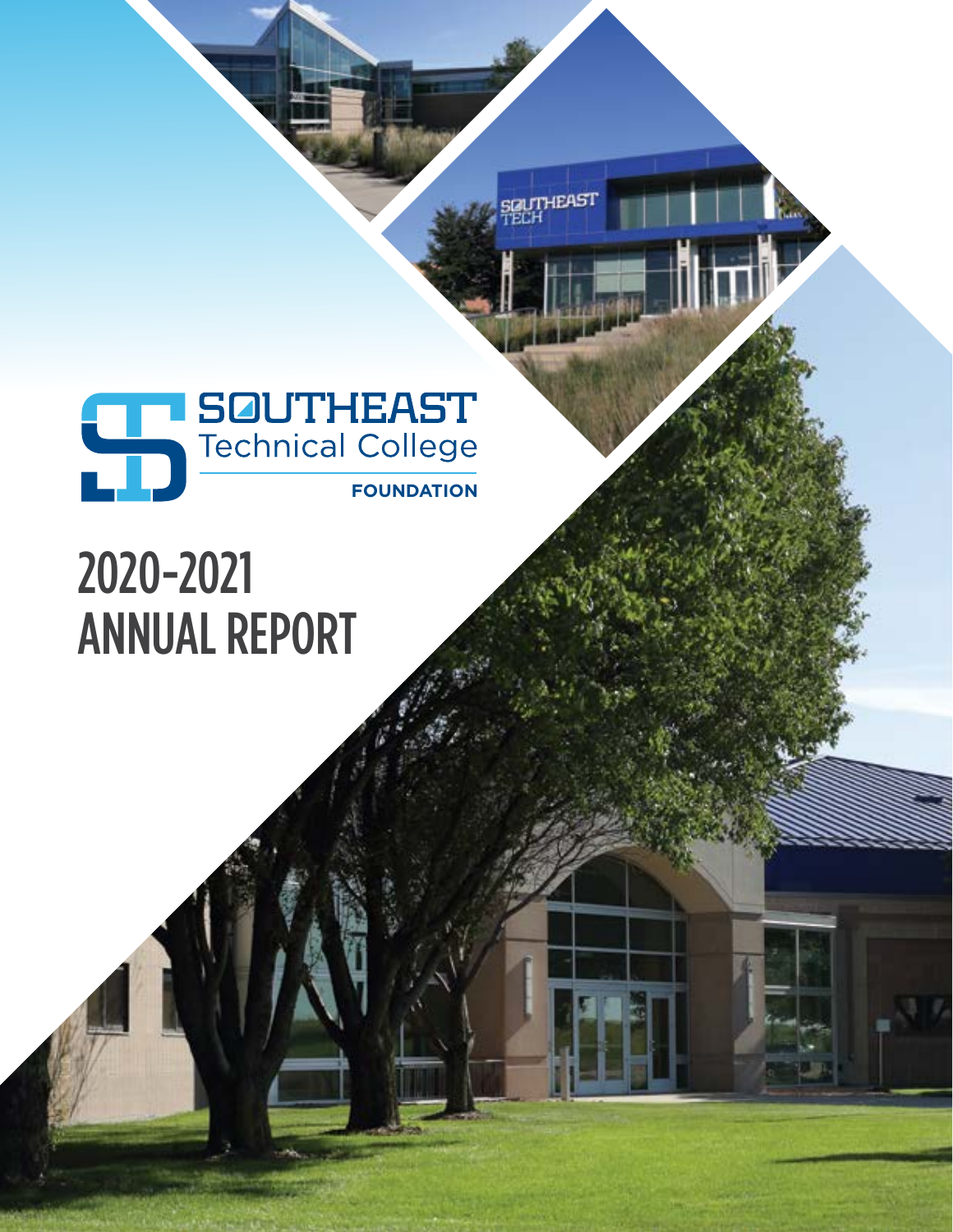# **SQUTHEAST**<br>LD Technical College

### 2021-2022 Foundation Board of Directors

**David Long, Chair** Sanford Health *Employee Service Center Director*

**Kari Karst, Vice Chair** BX Civil & Construction *President*

**Tony Nour, Tech Treasurer** First PREMIER Bank *Senior Vice President, Relationship Banking*

**Michael Crane, Southeast Tech Council Member** Crane and Fowler Investments, LLC

**Kira Kimball, Liaison to Southeast Tech Council** Marsh & McLennan Agency *Chief Innovation Officer* 

**Marlyn Bergeson** Journey Group *Vice President of Operations*

**Trent Bruce** DGR Engineering *Vice President*

**Mark Cotter** City of Sioux Falls – Public Works *Director*

**Jon Crow** Sioux Falls Specialty Hospital *Director of Operations*

**Bob Griggs**  Southeast Technical College *President*

**Jason Herrboldt** First Bank and Trust *Market President*

**Nancy Hoines** South Dakota Engineering Society/American Council of Engineer Companies *Executive Director*

**Mike Jaspers** East River Electric Cooperative *Business Development Director*

**Rob Kurtenbach**  2001 Graduate Bender Commercial Real Estate Services *Commercial Broker*

**Mike May** JDS Industries *Chief Operations Officer*

**Thomas Otten** Avera Behavioral Health Center *Assistant Vice President* 

**Marcella Prokop,**  Southeast Technical College *Director of Access and Workforce Opportunity*

**Jon Ziebarth** 2001 Graduate ARS, a Tecta America Company *President*

**Stephen Williamson, Ex Officio Non-Voting** Southeast Technical College *Foundation Director*

**Cindy Bartlett, Ex Officio Non-Voting** Southeast Technical College *Foundation Assistant*

**Michael Stephens, Ex Officio Non-Voting** Southeast Technical College *Accounting Manager*

**Amy Miller, Ex Officio Non-Voting** Southeast Technical College *Accountant*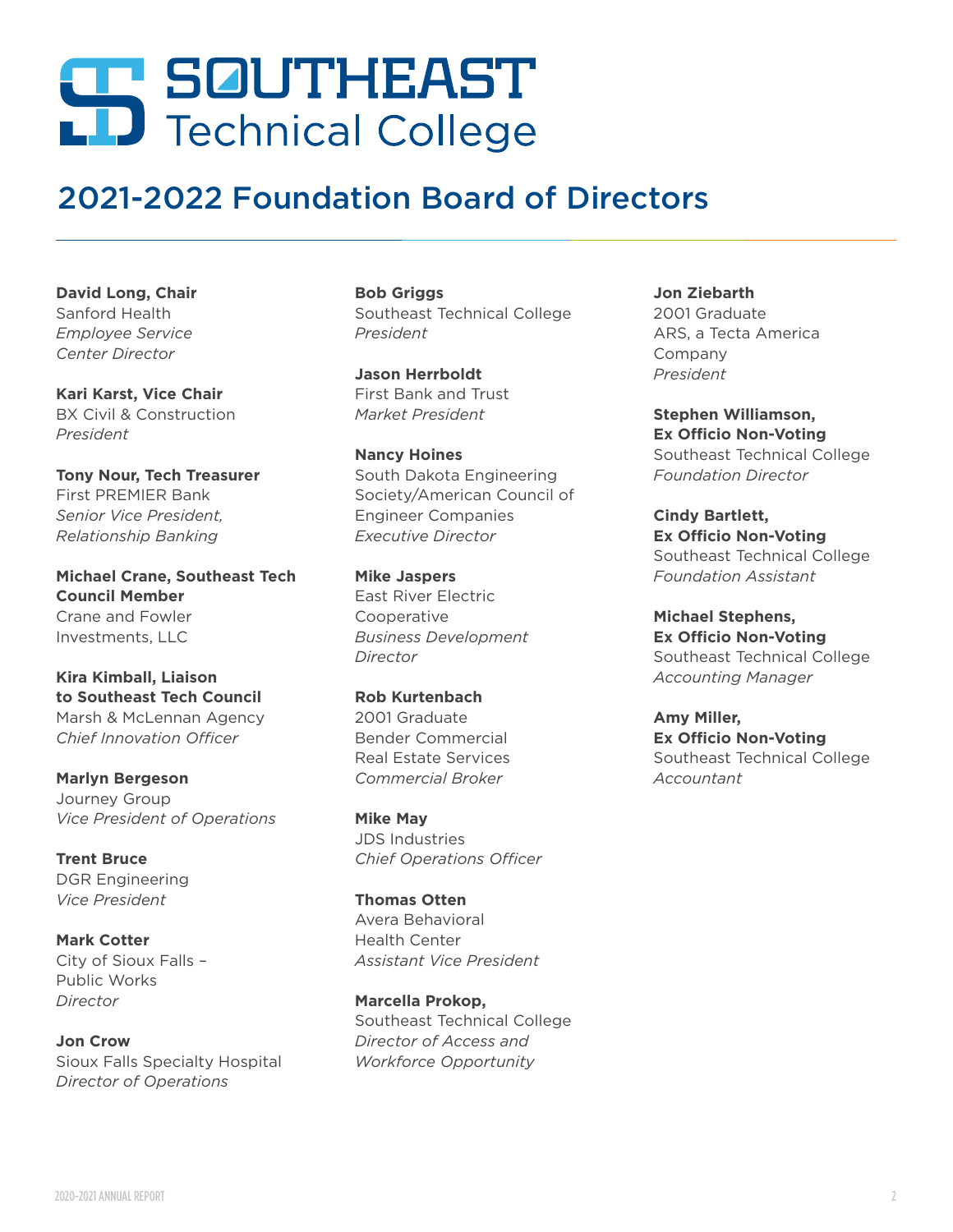## 2020-2021 TOTAL GIVING: \$2,699,156

#### **What is included in the \$2,699,156?**

- A one-time cash gift
- Pledge Payment
- Sponsorships
- Grants
- Matching Gifts
- In-Kind Gifts
- Endowment Draws
- New Gifts to an Endowed Fund
- Estate Gifts that Come to Fruition

#### **What gifts to the Foundation are not included in the annual report?**

- New Pledges
- New Estate Planning Gifts that have not come to fruition
- Interest earned on the endowment; we only count what is actually drawn to support a donor's wishes



| <b>Annual Fund</b>                             | \$144,704   |
|------------------------------------------------|-------------|
| <b>Sponsorship</b><br>(Build Dakota)           | \$1,994,781 |
| <b>Capital</b>                                 | \$135,315   |
| <b>New Gifts to the</b><br><b>Endowment</b>    | \$12,180    |
| <b>Grants, Services and</b><br><b>Programs</b> | \$229,366   |
| <b>Scholarship</b>                             | \$182,810   |
|                                                | \$2,699,156 |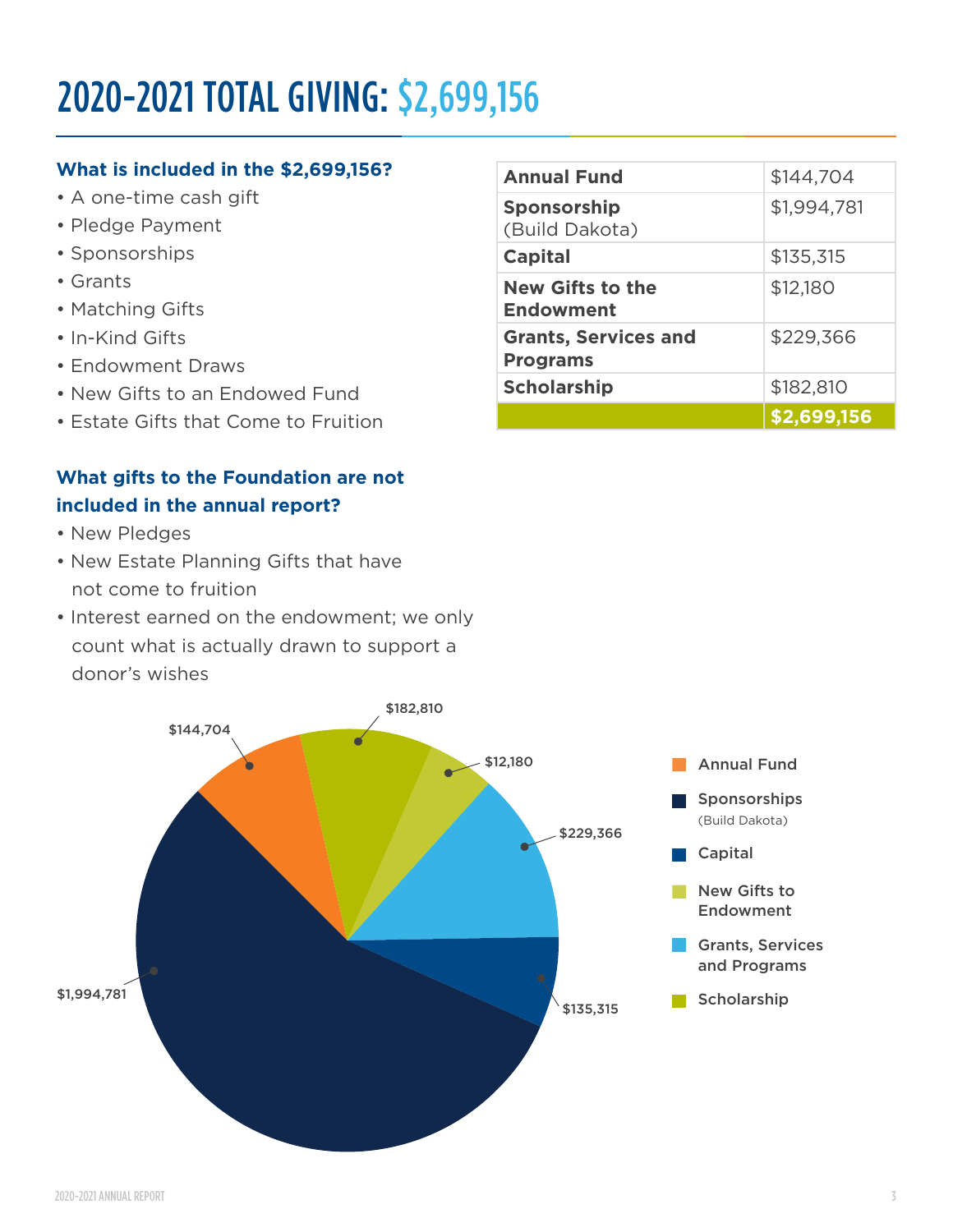

## TO OUR DONORS:

It was a challenging year for fundraising. We are appreciative to our historic and new donors who continued to support our workforce mission. Our commitment to students continues with an increase in sponsorships to support the Build Dakota program and more scholarships. The Foundation's number one commitment is to help students matriculate, persist, graduate and join the workforce.

Nationally, retention, persistence and the growing student debt continue to be significant issues facing higher education. We are proud that our retention rate improved in the last year and that the Brookings Institute rated Southeast Technical College No. 8 for Economic Mobility out of more than 500 two-year institutions. Our exceptional price point and opportunities for students to improve their economic station are without a doubt a great Return on Investment at STC.

Moving forward, we will bring the successful NOW Campaign to a close in 2022 and create new initiatives to support the College and our community. At the heart of our current and future efforts will be assisting first-generation and under-represented students. Southeast Tech has a huge role to play in the current initiatives being launched by the City of Sioux Falls and the Sioux Falls Area Chamber of Commerce. We are excited to grow our footprint in these areas and provide access and opportunity to all students.

Cordially,

**Stephen Williamson** *Foundation Director*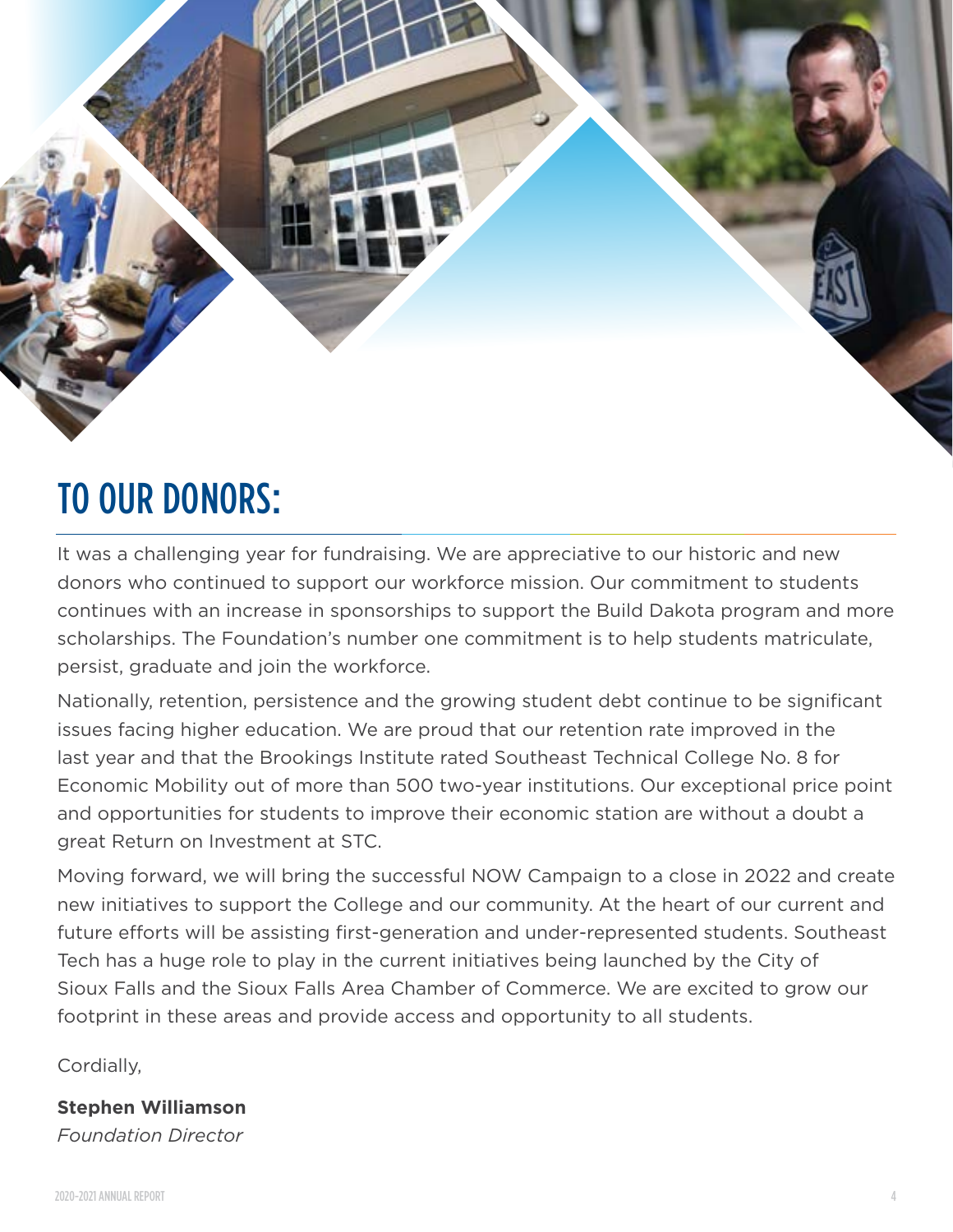## LIFETIME GIVING TO SOUTHEAST TECHNICAL COLLEGE

#### **INNOVATION SOCIETY**

*Life members with cumulative lifetime gifts of \$250,000 or more*

Avera Health Build Dakota Scholarship Fund Citibank City of Sioux Falls Sanford Health/Good Samaritan Society State of South Dakota

#### **ORIGINALITY SOCIETY**

*Cumulative lifetime gifts of \$50,000 to \$249,999*

Billion Automotive Dakotas Chapter National Electrical Contractors Association Delta Dental of South Dakota Eunice and Howard Hovland First PREMIER Bank/PREMIER Bankcard FORWARD Sioux Falls/Sioux Falls Development Foundation Graco Foundation Huron Regional Medical Center Journey Group Companies Marmen Energy Marvin and Clara Acker Muth Electric Raven Industries Sioux Falls Ford Sioux Falls Specialty Hospital Smithfield Foods, Inc.

#### **IMPROVEMENT SOCIETY**

*Cumulative lifetime gifts of \$25,000 to \$49,999*

(RAS) Risk Administration Services, Inc. Banner Associates CJ & Alene Delbridge Fund CorTrust Bank Dacotah Bank Donald and Dorothy Johnson Electric Supply Company Esther and Harold Mertz Foundation First National Bank Henry Carlson Company Home Builders Association of the Sioux Empire International Brotherhood of Electrical Workers IBEW Local 426 Malloy Electric Marsh & McLennan Agency, LLC Midco

Mike Rowe Foundation Rotary West Sammons Financial Group Sands Drywall, Inc. S.D. Bankers Foundation Sioux Falls Area Community Foundation South Dakota Auto Dealers Association South Dakota Board of Technical Professions Stockwell Engineers Sturdevant's Auto Parts Tessier's, Inc. U.S. Department of Education Wells Fargo Bank N A

#### **ADVANCEMENT SOCIETY**

*Cumulative lifetime gifts of \$10,000 to \$24,999*

Adams Thermal Systems AGC of South Dakota AT&T Automotive Services Association Avera Heart Hospital of South Dakota Bellevue University BX Civil & Construction Calcor Foundation CNA Surety Dakota Digital **Daktronics** DeJager Plumbing and Heating DGR Engineering Diesel Machinery, Inc. East River Electric Egger Steel Company Electric Construction Company Friessen Construction Gage Brothers Concrete Products, Inc. Golf Course Superintendents of S.D. Graham Tire Company Grand Prairie Foods, Inc. Great Western Bank HSBC/Capital One IMEG Engineering Independent Insurance Agents of South Dakota Joyce Lindquist Koch Hazard Architects L.G. Everist, Inc. Larry and Debbie VanderPoel Lindsey Ann Masterson Memorial Scholarship Fund Marvin and Clara Acker Endowed Fund Marv's Body Shop Midwest Livestock Systems, LLC Midwest Railcar Repair, Inc.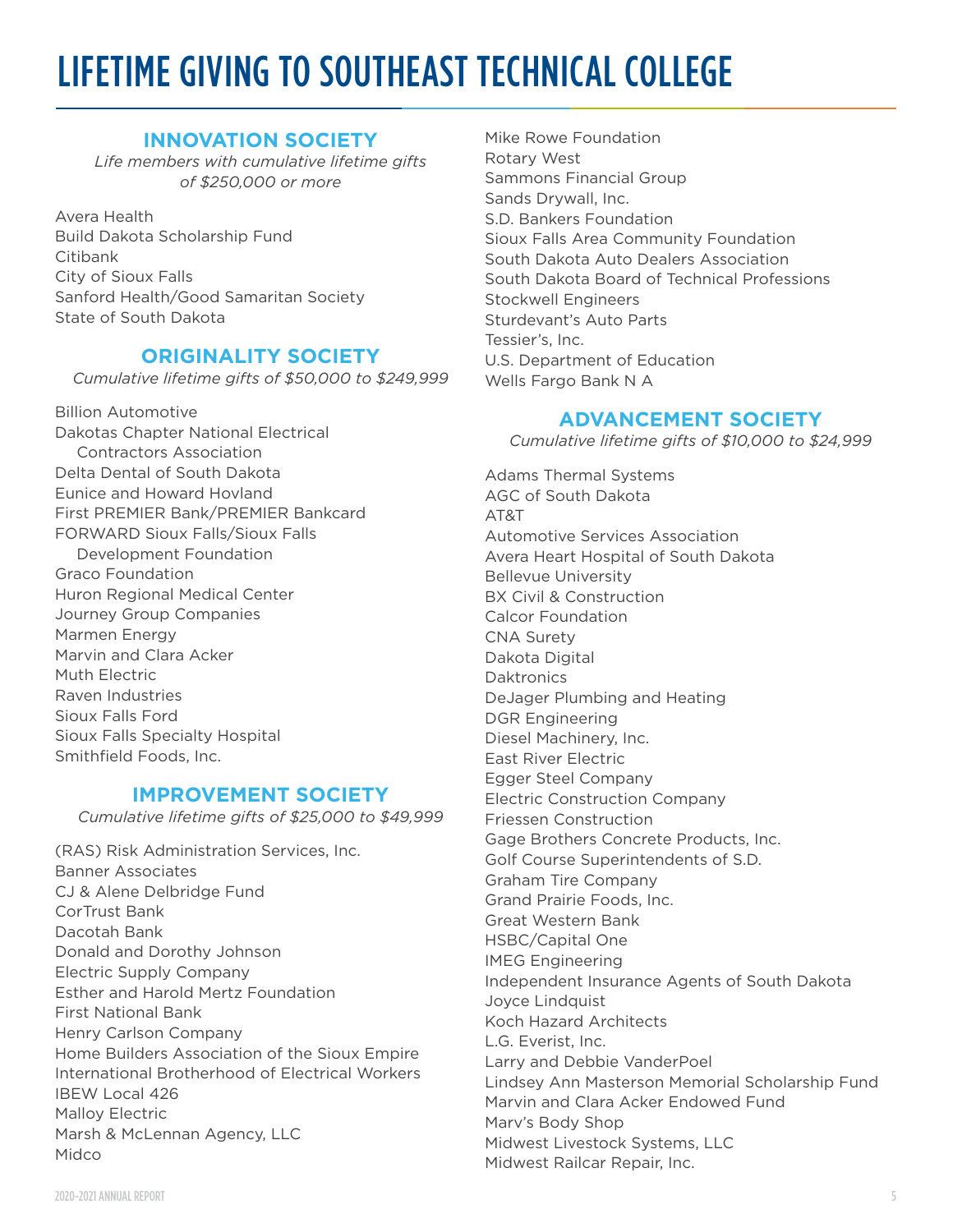Midwestern Mechanical Muller Industries Myrl & Roy's Paving, Inc. Nordstrom's Automotive North Central International Parkston Kaylor Grain and Feed Prairie Heights Healthcare Prairie States/XL Enterprises Raymond and Jan Eddy Fund Rotary Club of Sioux Falls Sayre Associates, Inc. SDN Communications Sioux Empire United Way Sioux Falls Woman's Alliance Sioux Steel Sorlien Electric Soukup Construction, Inc. South Dakota Board of Technical Education South Dakota Dept of Social Services Southeast Hort and Greenhouse Account Southeast Tech Student Government STC Business Team Sunterra Farms Tate Profilet and Mary Jane DeJong Terry and Cleo Sorensen Thomas Sylvester (Estate) Thompson Electric Company Tiger Corporation **TSP** U.S. Bank Vern Eide Motors Vietnam Vets Motorcycle Club Xcel Energy

#### **EXPANSION SOCIETY**

*Cumulative lifetime gifts of \$5000 to \$9999*

3M

Alcester Rehab Center Amesbury Truth ASHRAE Autoland Bame Foundation Business Technology Endowed Fund C&B Operations C&C Manufacturing Civil Engineers and Constructors Comfort Zone, Inc. Component Manufacturing and Reaves Buildings Construction Financial Management Association: CFMA Crescent Electric Supply Company Dakota Fluid Power Dakotas Chapter of National Electrical Contractor Association Endowed Fund Eide Bailly

Electronic Systems, Inc. Eunice and Howard Hovland Endowed Fund Fiegen Construction Firesteel Health Care First Bank & Trust First Rate Excavate, Inc. Flandreau Sioux Indian Tribe Hoffman Diesel Household IMACA Education Foundation Interstates/Harbor Group J&M Transmission & Auto Service Jack Sturdevant Jacobson Family Foundation Scholarship Jans Corporation Johnson Feed Krier & Blain, Inc. List Electric Lloyd Companies Madison Hospital MetaBank Midwest Precision of Tools Mike Crane Minnehaha Master Gardeners Mitchell Electric Mobridge Regional Hospital Monument Health Nolz Dragline & Construction, Inc. Novak Sanitary Service Palisade Healthcare Community Pioneer Memorial Health Platte Care Center Prairie Lakes Health System Qwest RDO Equipment Sioux Falls Robert and Susan Griggs Ry's Auto Center Sertoma-Mid-Town Sharon Jacobson/Dave Trygstad Sheldon Reese Foundation Sioux Falls HVAC Association Sioux International of Sioux Falls Sioux Valley Energy Smart Construction South Dakota Dental Foundation South Dakota Department of Corrections South Dakota Department of Transportation Southeast Tech Faculty and Staff Endowed Fund Summit Contracting Sunkota Construction Sweetman Construction Thomas Sylvester Endowed Fund Vermeer Freeman Manufacturing Vollan Oil Wallworks Construction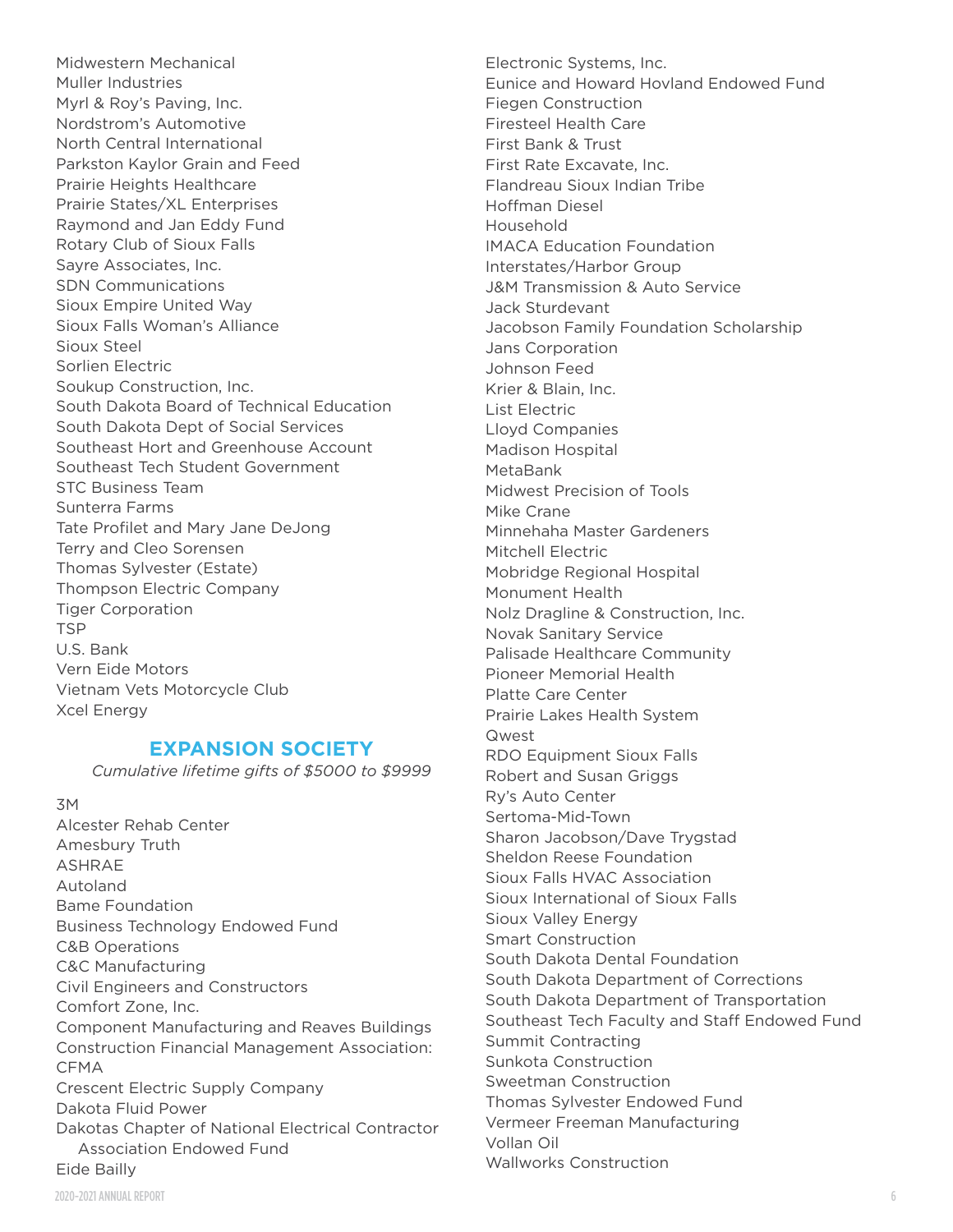#### **PROGRESS SOCIETY**

*Cumulative lifetime gifts of \$1000 to \$4,999*

12th Street NAPA Autocare Center 605 Real Estate AGC of SD Building Chapter Endowed Fund Altrusa Scholarship Fund American Electric Construction Inc American Public Workers Amersham Health Andrew Kibbe Architecture, Inc. Argus Leader Automotive Services Association of South Dakota Endowed Fund Avera McKennan Endowment Fund Bill and Mary Reiter Bill McLean Billion Automotive Endowed Fund Bob and Brenda Jarding Border States Electric Supply Bricker Bergeson Endowed Fund Brosz Engineering, Inc. Byrne Companies Citibank Endowed Fund Civil Design, Inc. Concrete Materials Craig Peters Cummins Central Power Dakota Supply Group Dave and Lori Melemseter Davenport, Evans, Hurwitz & Smith David and Anna Patterson David and Luann Long Deana Larson Donald and Dorothy Johnson Endowed Fund Dorothy Egge Dr. Benjamin and Michelle Valdez Dunham Company Erik VanLaecken Fenecia Foster Fred and Ann Entwistle GE Health Care Gene Reiter Endowed Fund GeoTek Graco Endowed Fund SFACF GraybaR HEMAR Insurance Hermes Floral HSBC - North America Endowed Fund Innovative Design Insurance Auto Auctions Inc (IAAI) J.H. Larson Sioux Falls

Jan and Jerry Nicolay Endowed Fund Jan Nicolay Jay Egge Automatic Service, Inc. Jennifer Pointdexter Jerry's Auto Sales Joel Sylvester John Kinkead Jon and Gesine Ziebarth Kaay Bowman Kari and Rob Karst Kate Parkinson Kelly Sprecher Kevin Kirby Kira Kimball Kiwanis Club of Sioux Falls Kolberg-Pioneer, Inc. Kristie Vortherms Kristin Possehl L&H Industrial Larry Fuller Les Tieszen Lon Hird Maguire Iron Mark and Michelle Lounsbery Mark and Toni Meile Marlyn and Laurie Bergeson Masaba, Inc. Mid-Central Coop Midwest Railcar Endowed Fund Mike and Robin Jaspers Mike May Modern Woodmen of America National Auto Dealers Charitable Foundation NAWIC Orlen Tschetter P&M Steel Pam Homan Papik Motors Paul Tunge Prairie Sons Inc. Pride Neon Rachel Buse-Flaskey Randy Knecht Reiter Golf Event Ruby Castardo S.D. Florist Association S.D. Insurance Alliance S.D. Licensed Practical Nurses Association Sam's Club Foundation Sanford Health Endowed Fund SFACF Schoeneman's Building Material SD Board of Technical Professions Endowed Fund Sioux Empire Home Builders Care Foundation Sioux Falls Federal Credit Union Sioux Nation Ag Center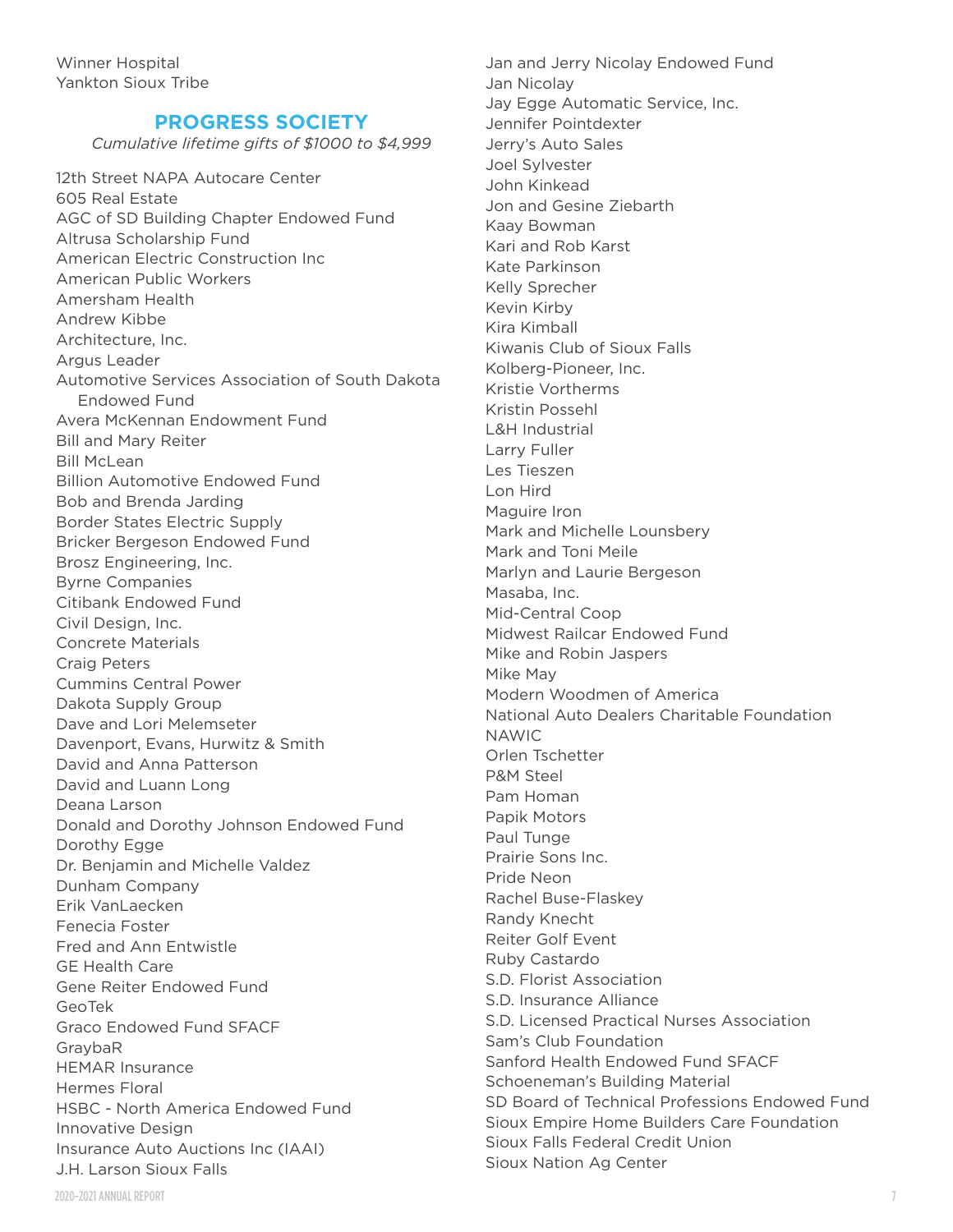- Sioux Nation Pet Clinic Skills USA Smallfoot Family Fund SME Club Society of Manufacturing Engineers Southeast Tech Law Enforcement Spee-Dee Delivery Service Stacy McManus STC Dakota Turf Club Stephanie Entringer Stephen and Carrie Williamson Sturdevant Family Endowed Fund Superior Heating and Cooling Terex Corporation The South Dakota Agricultural Foundation
- Tim and Nancee Sturdevant Tony and Brenda Nour Tracy Noldner TranSource Truck & Equipment Ulteig Engineers Van Buskirk Companies Walmart Foundation Waterbury Heating and Cooling Wheelco

## GIVING IN 2020-2021

#### **FALLS LEVEL**

*Gifts of \$100,000 and Up*

Avera Health Build Dakota Scholarship Fund City of Sioux Falls Sanford Health

#### **TERRACE LEVEL**

*Gifts of \$50,000 to \$99,999*

First PREMIER Bank/PREMIER Bankcard Huron Regional Medical Center Smithfield Foods, Inc.

#### **MCKENNAN LEVEL**

*Gifts of \$20,000 to \$49,999*

General Southeast Tech Endowed Fund Henry Carlson Company Marmen Energy Raven Industries Sioux Falls Sioux Falls Specialty Hospital

#### **SPELLERBERG LEVEL**

*Gifts of \$10,000 to \$19,999*

Dacotah Bank Dakotas Chapter National Electrical Contractors Association Electric Supply Company Esther and Harold Mertz Foundation First National Bank Friessen Construction

#### ISG

Journey Group Companies Marsh & McLennan Agency, LLC Midco Muth Electric Risk Administration Services (RAS), Inc. Sioux Falls Area Community Foundation Sioux Falls Ford Thompson Electric Company

#### **SHERMAN LEVEL**

*Gifts of \$5000 to \$9999*

Associated General Contractors (AGC) of South Dakota Avera Heart Hospital of South Dakota BX Civil & Construction CorTrust Bank DGR Engineering Diesel Machinery, Inc. Electric Construction Company Electronic Systems, Inc. Firesteel Health Care First Rate Excavate, Inc. Grand Prairie Foods, Inc. Hoffman Diesel IMEG Engineering International Brotherhood of Electrical Workers IBEW Local 426 Krier & Blain, Inc. List Electric Malloy Electric Marvin and Clara Acker Endowed Fund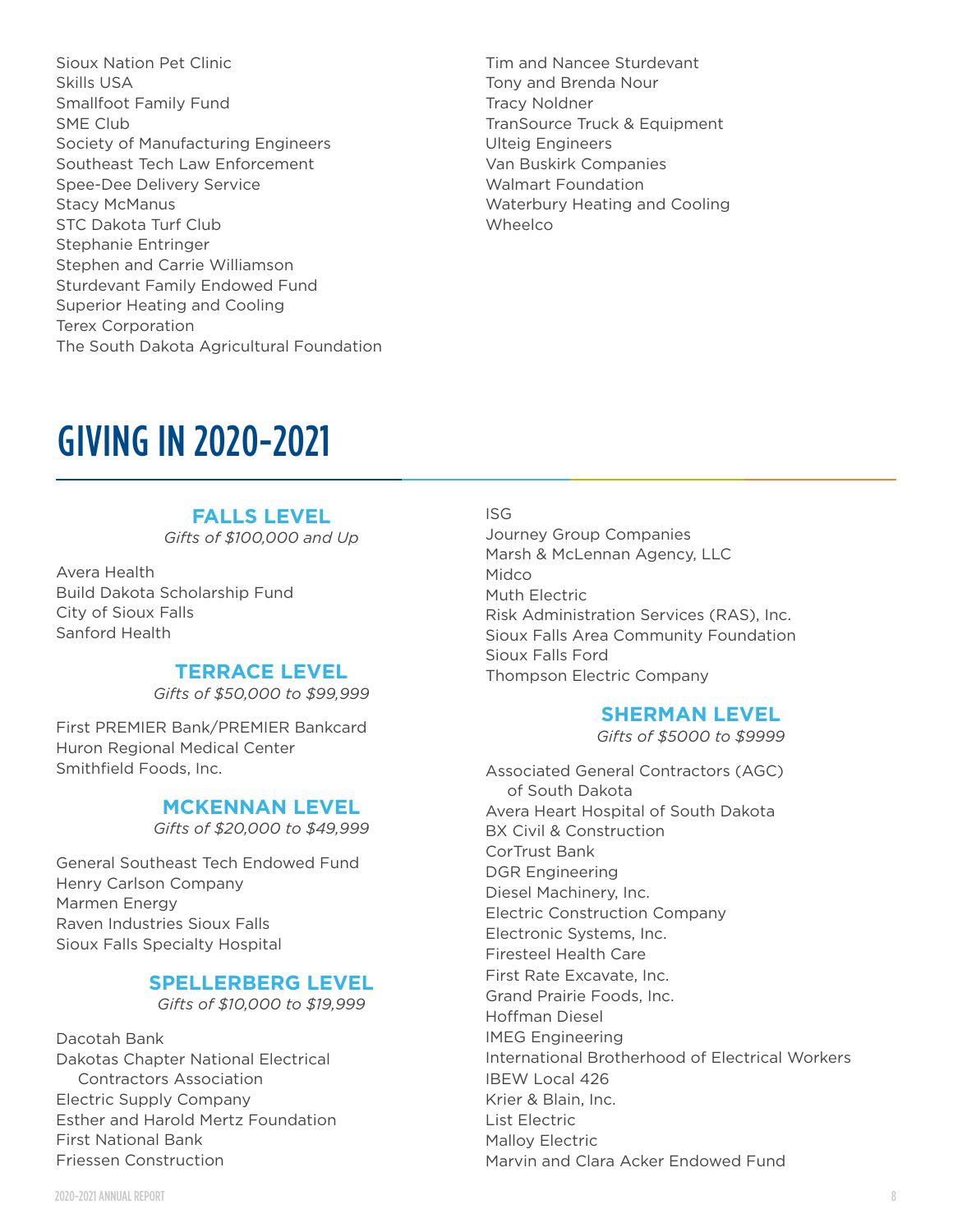Marv's Body Shop Midwestern Mechanical Monument Health Palisade Healthcare Community Pioneer Memorial Health Platte Care Center Prairie Heights Healthcare Prairie Lakes Health System RDO Equipment Sayre Associates, Inc. Sioux International of Sioux Falls Sorlien Electric South Dakota Department of Corrections South Dakota Department of Transportation Sunterra Farms Tate Profilet and Mary Jane DeJong **TSP** Vern Eide Motors Vollan Oil Wells Fargo Bank N A

#### **ELMWOOD LEVEL**

*Gifts of \$1000 to \$4999*

AGC of SD Building Chapter Endowed Fund American Electric Construction, Inc. Banner Associates Billion Automotive Endowed Scholarship Fund Border States Electric Supply Bricker Bergeson Memorial Endowed Scholarship Brosz Engineering, Inc. Business Technology Endowed Fund CNA Surety Component Manufacturing and Reaves Buildings Dakota Digital Dakotas Chapter of National Electrical Contractor Association Endowed Fund Dave and Lori Melemseter David and Anna Patterson David and Luann Long Delbridge Family Endowed Fund Donald and Dorothy Johnson Endowed Fund Dorothy Scholten Eide Bailly Eunice and Howard Hovland Adult Education Endowed Fund First Bank & Trust Gage Brothers Concrete Products, Inc. Gene Reiter Endowed Fund Graco Endowed Fund Graham Tire Company GraybaR Insurance Auto Auctions, Inc. (IAAI) Interstates/Harbor Group J.H. Larson Sioux Falls

Jon and Gesine Ziebarth Kiwanis Club of Sioux Falls Kolberg-Pioneer Inc. L.G. Everist, Inc. Lindsey Ann Masterson Memorial Scholarship Endowed Fund Maguire Iron Mark and Toni Meile Marlyn and Laurie Bergeson Midwest Livestock Systems, LLC Mike and Robin Jaspers North Central International Parkston Kaylor Grain and Feed Robert and Susan Griggs Sanford Health Endowed Fund SD Board of Technical Professions Endowment SDN Communications Sioux Empire Home Builders Care Foundation Sioux Nation Ag Center Sioux Nation Pet Clinic Smallfoot Family Fund South Dakota Dental Foundation Southeast Tech Faculty and Staff Endowed Fund Stephen and Carrie Williamson Sturdevant Family Endowed Fund Sturdevant's Auto Parts Tessier's, Inc. Tiger Corporation Tim and Nancee Sturdevant Viet Nam Vets Motorcycle Club Xcel Energy

#### **KUEHN LEVEL**

*Gifts up to \$999*

Altrusa Scholarship Fund Amy and Jared Miller Architecture, Inc. Automotive Services Association of South Dakota Endowment Fund Avera McKennan Endowment Fund Bill and Mary Reiter Bill Byrne Bob and Brenda Jarding Cars Trucks-N-More Repair Center, Inc. Cindy Bartlett Citibank Endowed Fund Clint VanderPoel Memorial Scholarship Endowed Fund Colette Schwartz Dakotaland Autoglass Debi Nowak Dr. Benjamin and Michelle Valdez Dr. Craig Peters Dr. Jane Stavem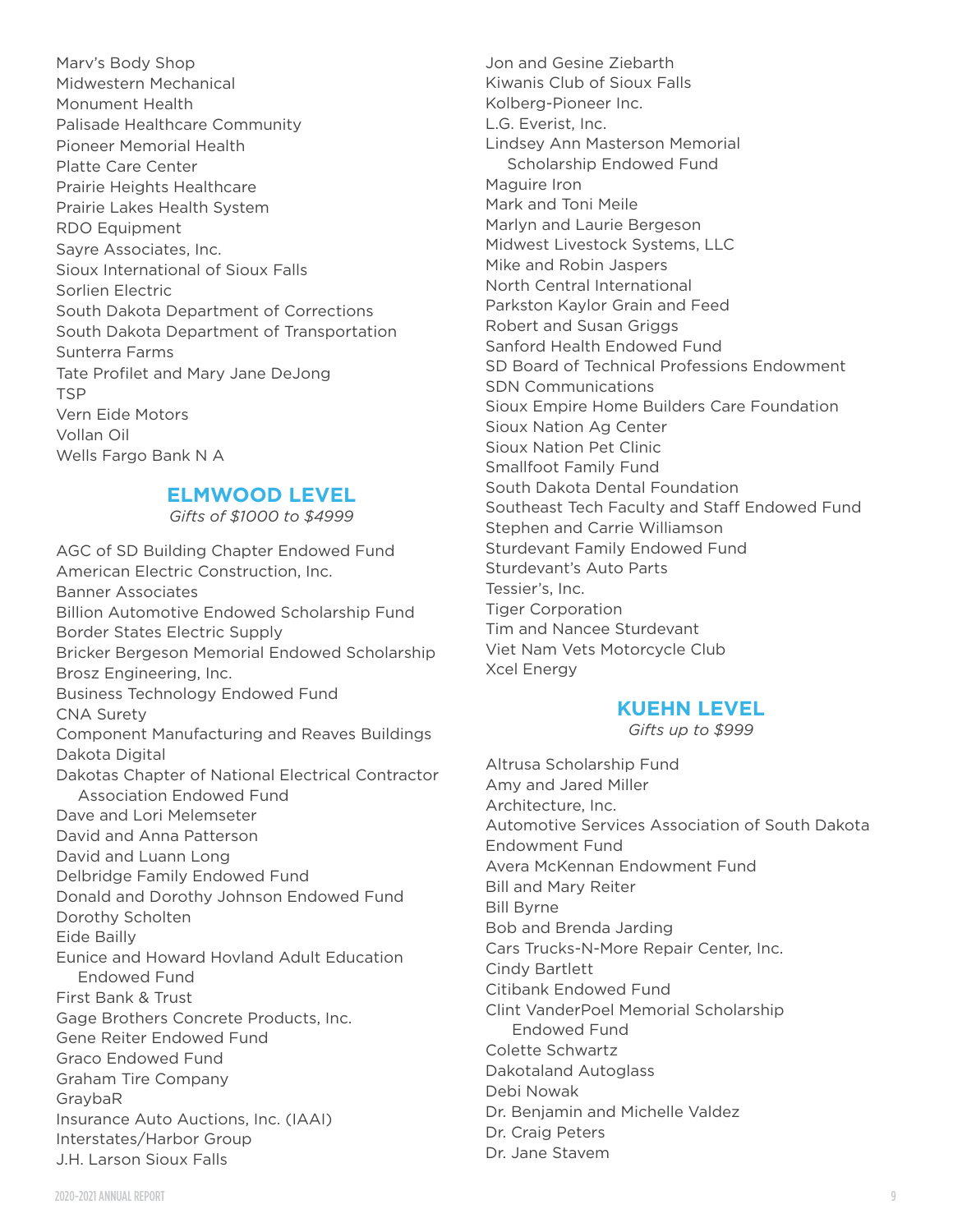Elizabeth and Patrick Kassing Erik and Sarah VanLaecken Fenecia Foster HSBC - North America Endowed Fund International Brotherhood of Electrical Works (IBEW) Endowed Fund Jaclyn Kramer Jacqueline Pommer James Westcott Jan and Jerry Nicolay Endowed Fund Janice and Winslow Burnette Jason and Angela Herrboldt Jason Merritt Jean Costello Jeanette Saugstad John Wendell Jon Crow Jon Muhs Julie Westerman Karen Winter Kari and Rob Karst Kayla Westra Kenton Steiner Kira Kimball Koch Hazard Architects Kristie Vortherms Kristin Possehl Kristin Wellnitz Loretta Leloux Lori Hout

Michael Stephens Midwest Railcar Endowed Fund Mike May Minnehaha Master Gardeners Nathan Buseman Nicholas Schneider Paula Hawks Philip Lowel Sorensen Memorial Scholarship Endowed Fund Reiter Golf Event Rob Kurtenbach Samson Zachary Lundquist Endowed Fund Sanders Printing Company Scott Reed Shannon Furth South Dakota Association of Plumbing Heating and Cooling Contractors Southeast Tech Memorial Endowed Fund Stacy McManus Stephanie Entringer Terry and Cleo Sorensen Thomas Sylvester Endowed Fund Tom and Marilyn Meyer Tony and Brenda Nour Tracy Noldner Trent Bruce Vietnam Vets Legacy Motorcycle Club Endowed Fund